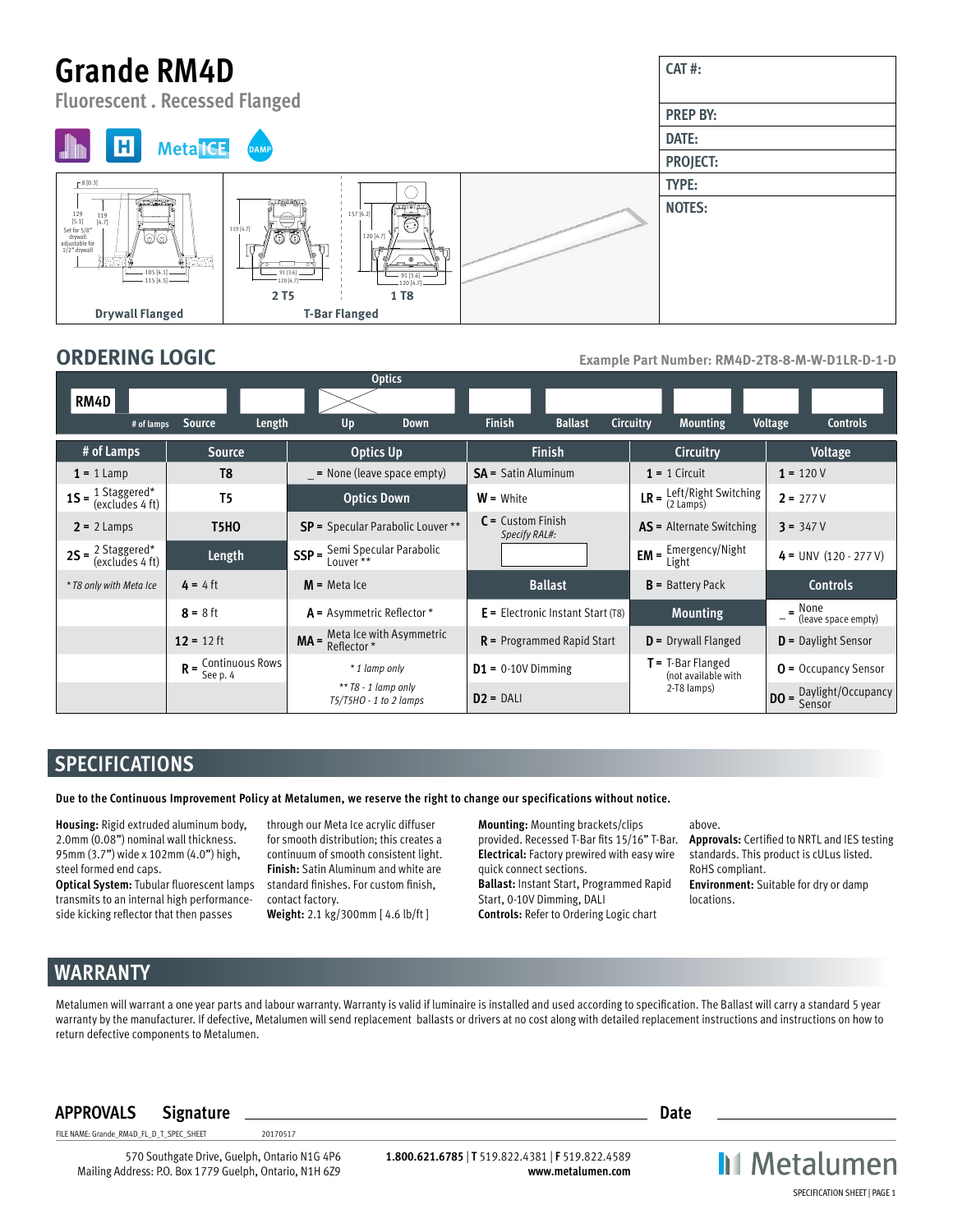## **FEATURES**



COMMERCIAL // Commercial Lighting - With over 30 years of successful architectural lighting, providing unique concept and installation solutions has become second nature. Metalumen's Start to End Development Process results in unique performance, design and architectural requirements from concept through implementation. Metalumen's Lighting Solutions have been

applied to customer projects requiring: high profile architectural installations; improved energy efficiency; retrofit installations; unique installations. Metalumen can provide top-quality innovative fixtures when and where they are needed and, at the same time, allow the customer to determine their level of involvement in Metalumen's Start to End Development Process.

 $\overline{\mathbf{H}}$ Every product in our broad line of healthcare luminaires has been strategically engineered to meet modern healthcare demands while addressing patient needs and aesthetic requirements.



MEDILUMEN // Healthcare Lighting smooth subdued lighting with no source imagery. Meta Ice is a premium lensing optic unique to Metalumen but coupled with a high performance side kicking specular reflector to maximize the lumens from the source creating an unparalleled lumen delivery.



Suitable for damp locations.

## **PHOTOMETRIC DATA**



**File Name:** RM4D-2T8-4-M **PHOTOMETRIC CURVE Luminaire Lumens:** 5900 **Input Watts:** 56 **Efficacy:** 55 lms/W **Optics Up:** None **Optics Down:** Meta Ice

### **COEFFICIENTS OF UTILIZATION**

**Zonal Cavity Method Effective Floor Cavity Reflectance = .20**

| RC                      |    |    | 80 |    |    | 70 |    |    |    | 50 |    |  |  |
|-------------------------|----|----|----|----|----|----|----|----|----|----|----|--|--|
| <b>RW</b>               | 70 | 50 | 30 | 10 | 70 | 50 | 30 | 10 | 50 | 30 | 10 |  |  |
| <b>RCR</b>              |    |    |    |    |    |    |    |    |    |    |    |  |  |
| 0                       | 71 | 71 | 71 | 71 | 69 | 69 | 69 | 69 | 66 | 66 | 66 |  |  |
| $\mathbf{1}$            | 65 | 62 | 60 | 57 | 63 | 61 | 59 | 57 | 58 | 56 | 55 |  |  |
| $\overline{2}$          | 59 | 54 | 50 | 47 | 58 | 53 | 50 | 47 | 51 | 48 | 45 |  |  |
| $\overline{\mathbf{3}}$ | 54 | 48 | 43 | 39 | 53 | 47 | 43 | 39 | 45 | 42 | 38 |  |  |
| 4                       | 50 | 43 | 38 | 34 | 48 | 42 | 37 | 33 | 40 | 36 | 33 |  |  |
| 5                       | 46 | 38 | 33 | 29 | 45 | 38 | 33 | 29 | 36 | 32 | 29 |  |  |
| 6                       | 42 | 35 | 29 | 26 | 41 | 34 | 29 | 25 | 33 | 28 | 25 |  |  |
| 7                       | 39 | 31 | 26 | 23 | 38 | 31 | 26 | 23 | 30 | 26 | 22 |  |  |
| 8                       | 37 | 29 | 24 | 20 | 36 | 28 | 24 | 20 | 28 | 23 | 20 |  |  |
| 9                       | 34 | 26 | 22 | 18 | 33 | 26 | 21 | 18 | 25 | 21 | 18 |  |  |
| 10                      | 32 | 24 | 20 | 17 | 31 | 24 | 20 | 17 | 24 | 19 | 17 |  |  |

| Vertical | <b>Horizontal Angle</b> |      |      |  |  |  |  |
|----------|-------------------------|------|------|--|--|--|--|
| Angle    | o                       | 45   | 90   |  |  |  |  |
| 45       | 8745                    | 5012 | 4224 |  |  |  |  |
| 55       | 8105                    | 3867 | 3176 |  |  |  |  |
| 65       | 7081                    | 2737 | 2167 |  |  |  |  |
| 75       | 5473                    | 1563 | 1197 |  |  |  |  |
| 85       | 2917                    | 459  | 341  |  |  |  |  |

### **CANDLE DISTRIBUTION**

|                                          | Vertical   |                    |                                                                            | <b>Horizontal Angle</b> |                      |                      |
|------------------------------------------|------------|--------------------|----------------------------------------------------------------------------|-------------------------|----------------------|----------------------|
| 051                                      | Angle      | 0.0                | 22.5                                                                       | 45.0                    | 67.5                 | 90.0                 |
|                                          | $^{\circ}$ |                    | 1416.863 1416.863 1416.863 1416.863                                        |                         |                      | 1416.863             |
|                                          | 5<br>10    |                    | 1408.094 1427.920 1415.673 1441.378<br>1338.881 1377.669 1391.605 1367.140 |                         |                      | 1384.209<br>1348.148 |
|                                          | 15<br>20   |                    | 1324.172 1326.562 1307.967 1320.357<br>1258.458 1279.230 1260.279          |                         | 1243.179             | 1311.721<br>1247.645 |
|                                          | 25<br>30   | 1123.247           | 1199.468 1192.511 1182.084<br>1099.016                                     | 1105.872                | 1154.781<br>1077.684 | 1139.248<br>1064.796 |
|                                          | 35         | 1030.444           | 1032.153                                                                   | 1009.387                | 981.993              | 965.727              |
|                                          | 40<br>45   | 944.955<br>836.965 | 929.198<br>832.967                                                         | 904.204<br>800.751      | 878.855<br>774.679   | 861.816<br>769.308   |
|                                          | 50<br>55   | 740.195<br>649.284 | 728.374<br>624.006                                                         | 694.999<br>596.703      | 667.767<br>573.734   | 674.094<br>572.391   |
|                                          | 60         | 539,107            | 528.599                                                                    | 495.620                 | 476.211<br>376.074   | 465.489              |
|                                          | 65<br>70   | 439.488<br>334.509 | 421.880<br>318,823                                                         | 394.557<br>298.875      | 283,220              | 374,466<br>281.664   |
|                                          | 75<br>80   | 230,690<br>141.915 | 217.791<br>132,709                                                         | 202.624<br>123.635      | 196.439<br>114.134   | 191.841<br>109.496   |
| <b>LUMINANCE DATA (CD/M<sup>2</sup>)</b> | 85<br>90   | 61.106<br>16.632   | 58.227<br>13.295                                                           | 51.035<br>8.860         | 49.214<br>9.196      | 48.655<br>9.521      |
|                                          |            |                    |                                                                            |                         |                      |                      |



### **PHOTOMETRIC CURVE File Name:** RM4D-2T5-4-NM **Luminaire Lumens:** 5800

**Input Watts:** 59 **Efficacy:** 70 lms/W<br> **Optics Up:** None **Optics Up: Optics Down:** Meta Ice

### **COEFFICIENTS OF UTILIZATION**

**Zonal Cavity Method Effective Floor Cavity Reflectance = .20**

| RC             |    |    | 80 |      |    |    | 70 |    |    | 50 |    |
|----------------|----|----|----|------|----|----|----|----|----|----|----|
| <b>RW</b>      | 70 | 50 | 30 | - 10 | 70 | 50 | 30 | 10 | 50 | 30 | 10 |
| <b>RCR</b>     |    |    |    |      |    |    |    |    |    |    |    |
| 0              | 89 | 89 | 89 | 89   | 87 | 87 | 87 | 87 | 83 | 83 | 83 |
| 1              | 82 | 78 | 75 | 72   | 80 | 76 | 73 | 71 | 73 | 71 | 69 |
| $\overline{a}$ | 74 | 68 | 63 | 59   | 72 | 67 | 62 | 58 | 64 | 60 | 57 |
| 3              | 68 | 60 | 54 | 49   | 66 | 59 | 53 | 49 | 57 | 52 | 48 |
| 4              | 62 | 53 | 47 | 42   | 61 | 52 | 46 | 42 | 50 | 45 | 41 |
| 5              | 57 | 48 | 41 | 36   | 56 | 47 | 41 | 36 | 45 | 40 | 36 |
| 6              | 53 | 43 | 36 | 32   | 52 | 42 | 36 | 32 | 41 | 35 | 31 |
| 7              | 49 | 39 | 33 | 28   | 48 | 39 | 32 | 28 | 37 | 32 | 28 |
| 8              | 46 | 36 | 29 | 25   | 45 | 35 | 29 | 25 | 34 | 29 | 25 |
| 9              | 43 | 33 | 27 | 23   | 42 | 32 | 27 | 23 | 32 | 26 | 22 |
| 10             | 40 | 30 | 25 | 21   | 39 | 30 | 24 | 21 | 29 | 24 | 20 |



| Vertical |       | <b>Horizontal Angle</b> |      |  |
|----------|-------|-------------------------|------|--|
| Angle    | o     | 45                      | 90   |  |
| 45       | 10767 | 6286                    | 5282 |  |
| 55       | 9850  | 4858                    | 3949 |  |
| 65       | 8589  | 3452                    | 2719 |  |
| 75       | 6842  | 1988                    | 1481 |  |
| 85       | 3674  | 435                     |      |  |

### **CANDLE DISTRIBUTION**

|                               | <b>Vertical</b>                                                                | <b>Horizontal Angle</b>                                                                                                                            |                                                                                                                                                    |                                                                                                                                                    |                                                                                                                                                   |                                                                                                                                                   |
|-------------------------------|--------------------------------------------------------------------------------|----------------------------------------------------------------------------------------------------------------------------------------------------|----------------------------------------------------------------------------------------------------------------------------------------------------|----------------------------------------------------------------------------------------------------------------------------------------------------|---------------------------------------------------------------------------------------------------------------------------------------------------|---------------------------------------------------------------------------------------------------------------------------------------------------|
|                               | Angle                                                                          | 0.0                                                                                                                                                | 22.5                                                                                                                                               | 45.0                                                                                                                                               | 67.5                                                                                                                                              | 90.0                                                                                                                                              |
| 274<br>RΖ                     | 0<br>5<br>10<br>15<br>20<br>25<br>30<br>35<br>40<br>45<br>50<br>55<br>60<br>65 | 1698.11<br>1652.08<br>1671.98<br>1577.97<br>1522.55<br>1447.38<br>1347.73<br>1262.37<br>1143.45<br>1030.67<br>921.89<br>789.19<br>670.68<br>533.23 | 1698.11<br>1687.84<br>1644.03<br>1606.37<br>1529.92<br>1432.58<br>1362.24<br>1250.06<br>1136.91<br>1029.32<br>910.62<br>780.89<br>660.02<br>525.82 | 1698.11<br>1664.26<br>1634.50<br>1583.39<br>1515.19<br>1442.70<br>1343.05<br>1230.74<br>1115.84<br>1004.47<br>890.90<br>749.79<br>630.05<br>497.74 | 1698.11<br>1665.73<br>1643.86<br>1576.21<br>1509.55<br>1420.10<br>1328.46<br>1211.64<br>1089.76<br>976.55<br>849.51<br>720.15<br>596.51<br>473.52 | 1698.11<br>1665.34<br>1619.51<br>1600.77<br>1495.16<br>1406.72<br>1313.96<br>1195.33<br>1077.84<br>962.18<br>837.27<br>711.78<br>594.06<br>470.04 |
|                               | 70<br>75                                                                       | 408.55<br>288.44                                                                                                                                   | 404.13<br>279.41                                                                                                                                   | 377.97<br>257.78                                                                                                                                   | 360.40<br>244.70                                                                                                                                  | 354.60<br>237.30                                                                                                                                  |
| <b>LUMINANCE DATA (CD/M2)</b> | 80<br>85<br>90                                                                 | 171.77<br>76.97<br>21.69                                                                                                                           | 168.38<br>73.95<br>15.40                                                                                                                           | 153.32<br>62.80<br>11.31                                                                                                                           | 144.24<br>60.66<br>11.92                                                                                                                          | 143.53<br>62.14<br>12.42                                                                                                                          |
| .<br>.                        |                                                                                |                                                                                                                                                    |                                                                                                                                                    |                                                                                                                                                    |                                                                                                                                                   |                                                                                                                                                   |

FILE NAME: Grande RM4D\_FL\_D\_T\_SPEC\_SHEET 20170517

570 Southgate Drive, Guelph, Ontario N1G 4P6 Mailing Address: P.O. Box 1779 Guelph, Ontario, N1H 6Z9

**1.800.621.6785** | **T** 519.822.4381 | **F** 519.822.4589 **www.metalumen.com**

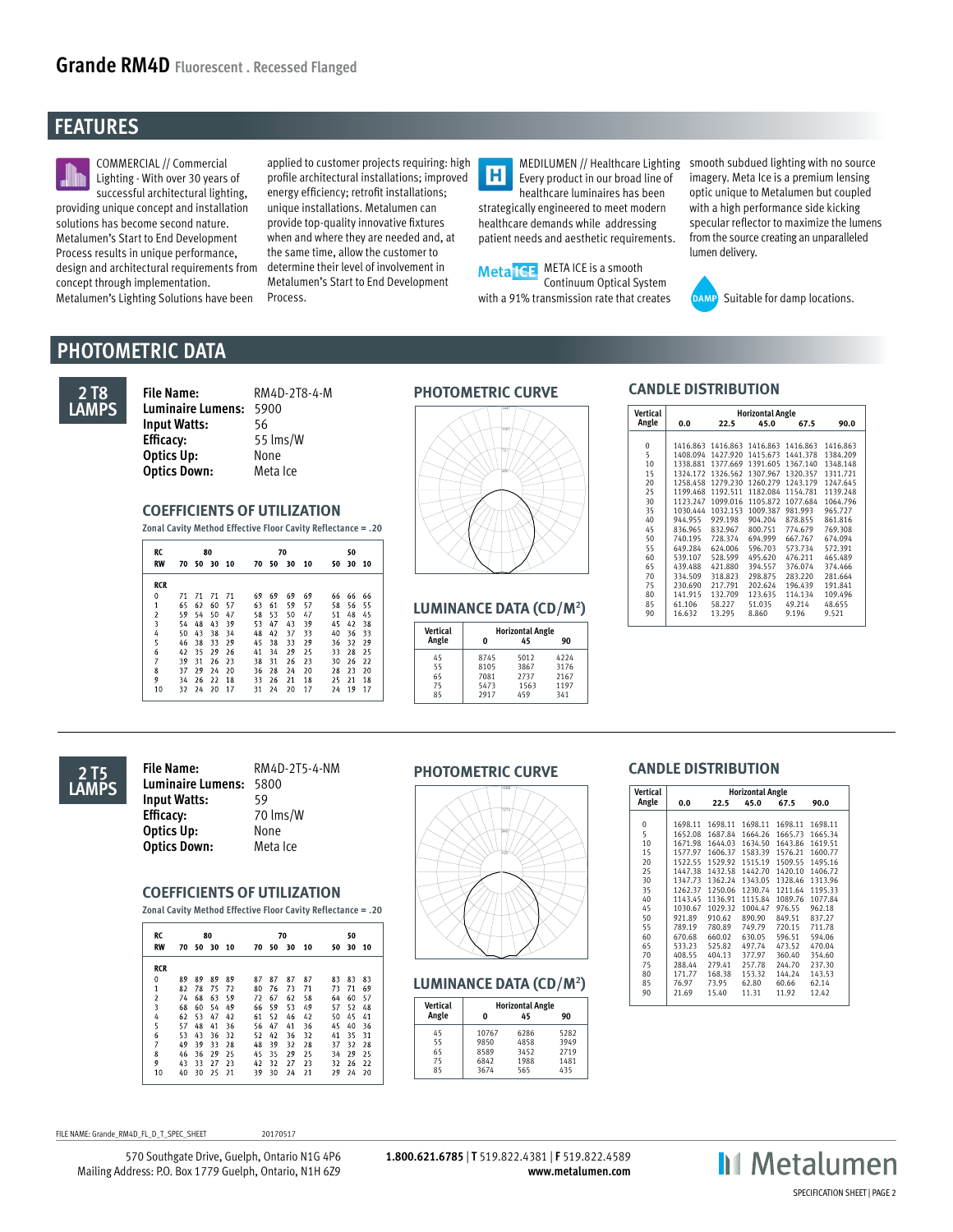## **PHOTOMETRIC DATA (continued)**



**PHOTOMETRIC CURVE File Name:** RM4D-2T5HO-4-M **Luminaire Lumens:** 10000 **Input Watts:** 117<br>**Efficacy:** 58 In **Efficacy:** 58 lms/W **Optics Up:** None<br> **Optics Down:** Meta Ice **Optics Down:** 

### **COEFFICIENTS OF UTILIZATION**

**Zonal Cavity Method Effective Floor Cavity Reflectance = .20**

| RC             | 80 |    |       |      |    | 70 |    |    |    | 50 |    |  |  |
|----------------|----|----|-------|------|----|----|----|----|----|----|----|--|--|
| <b>RW</b>      | 70 |    | 50 30 | - 10 | 70 | 50 | 30 | 10 | 50 | 30 | 10 |  |  |
| <b>RCR</b>     |    |    |       |      |    |    |    |    |    |    |    |  |  |
| $\mathbf 0$    | 80 | 80 | 80    | 80   | 78 | 78 | 78 | 78 | 75 | 75 | 75 |  |  |
| $\mathbf{1}$   | 73 | 70 | 67    | 65   | 72 | 69 | 66 | 64 | 66 | 64 | 62 |  |  |
| $\overline{a}$ | 67 | 61 | 57    | 53   | 65 | 60 | 56 | 53 | 58 | 54 | 51 |  |  |
| 3              | 61 | 54 | 49    | 44   | 60 | 53 | 48 | 44 | 51 | 47 | 43 |  |  |
| 4              | 56 | 48 | 42    | 38   | 55 | 47 | 42 | 38 | 46 | 41 | 37 |  |  |
| 5              | 52 | 43 | 37    | 33   | 50 | 42 | 37 | 33 | 41 | 36 | 32 |  |  |
| 6              | 48 | 39 | 33    | 29   | 47 | 38 | 33 | 29 | 37 | 32 | 28 |  |  |
| 7              | 44 | 35 | 30    | 25   | 43 | 35 | 29 | 25 | 34 | 29 | 25 |  |  |
| 8              | 41 | 32 | 27    | 23   | 40 | 32 | 26 | 23 | 31 | 26 | 23 |  |  |
| 9              | 39 | 30 | 24    | 21   | 38 | 29 | 24 | 21 | 29 | 24 | 20 |  |  |
| 10             | 36 | 27 | 22    | 19   | 35 | 27 | 22 | 19 | 26 | 22 | 19 |  |  |



| <b>Vertical</b> |       | <b>Horizontal Angle</b> |      |  |
|-----------------|-------|-------------------------|------|--|
| Angle           | 0     | 45                      | 90   |  |
| 45              | 16375 | 9604                    | 8200 |  |
| 55              | 15120 | 7463                    | 6143 |  |
| 65              | 12990 | 5269                    | 4259 |  |
| 75              | 10303 | 3076                    | 2425 |  |
| 85              | 5542  | 893                     | 701  |  |

### **CANDLE DISTRIBUTION**

|                        | Vertical           |                                          |                                          | <b>Horizontal Angle</b>                  |                                          |                                          |
|------------------------|--------------------|------------------------------------------|------------------------------------------|------------------------------------------|------------------------------------------|------------------------------------------|
| 3324                   | Angle              | 0.0                                      | 22.5                                     | 45.0                                     | 67.5                                     | 90.0                                     |
|                        | 0<br>5<br>10<br>15 | 2607.24<br>2669.51<br>2544.50<br>2515.25 | 2607.24<br>2669.47<br>2607.35<br>2475.35 | 2607.24<br>2658.61<br>2608.18<br>2488.92 | 2607.24<br>2699.15<br>2602.60<br>2485.03 | 2607.24<br>2584.87<br>2564.60<br>2516.37 |
|                        | 20<br>25           | 2382.59<br>2266.41                       | 2374.93<br>2266.99                       | 2365.70<br>2251.81                       | 2392.52<br>2219.06                       | 2384.18<br>2264.40                       |
|                        | 30                 | 2116.53                                  | 2114.69                                  | 2095.74                                  | 2086.32                                  | 2070.71                                  |
|                        | 35<br>40           | 1957.34<br>1772.25                       | 1940.14<br>1755.87                       | 1927.03<br>1737.09                       | 1886.10<br>1692.07                       | 1896.35<br>1691.64                       |
|                        | 45                 | 1567.59                                  | 1579.22                                  | 1534.52                                  | 1498.69                                  | 1493.68                                  |
|                        | 50<br>55           | 1404.84<br>1211.47                       | 1386.19<br>1190.58                       | 1360.28<br>1151.84                       | 1318.85<br>1117.63                       | 1316.89<br>1107.20                       |
|                        | 60                 | 1023.32                                  | 995.25                                   | 954.57                                   | 933.75                                   | 920.22                                   |
|                        | 65                 | 806.47                                   | 812.31                                   | 759.65                                   | 733.65                                   | 736.24                                   |
|                        | 70                 | 618.43                                   | 628.85                                   | 577.20                                   | 562.60                                   | 548.70                                   |
|                        | 75                 | 434.36                                   | 421.39                                   | 398.88                                   | 382.21                                   | 388.58                                   |
|                        | 80                 | 266.96                                   | 252.12                                   | 235.50                                   | 225.29                                   | 226.42                                   |
| LUMINANCE DATA (CD/M²) | 85<br>90           | 116.11<br>32.11                          | 114.92<br>22.59                          | 99.25<br>18.91                           | 99.25<br>19.88                           | 100.04<br>18.79                          |

FILE NAME: Grande\_RM4D\_FL\_D\_T\_SPEC\_SHEET 20170517